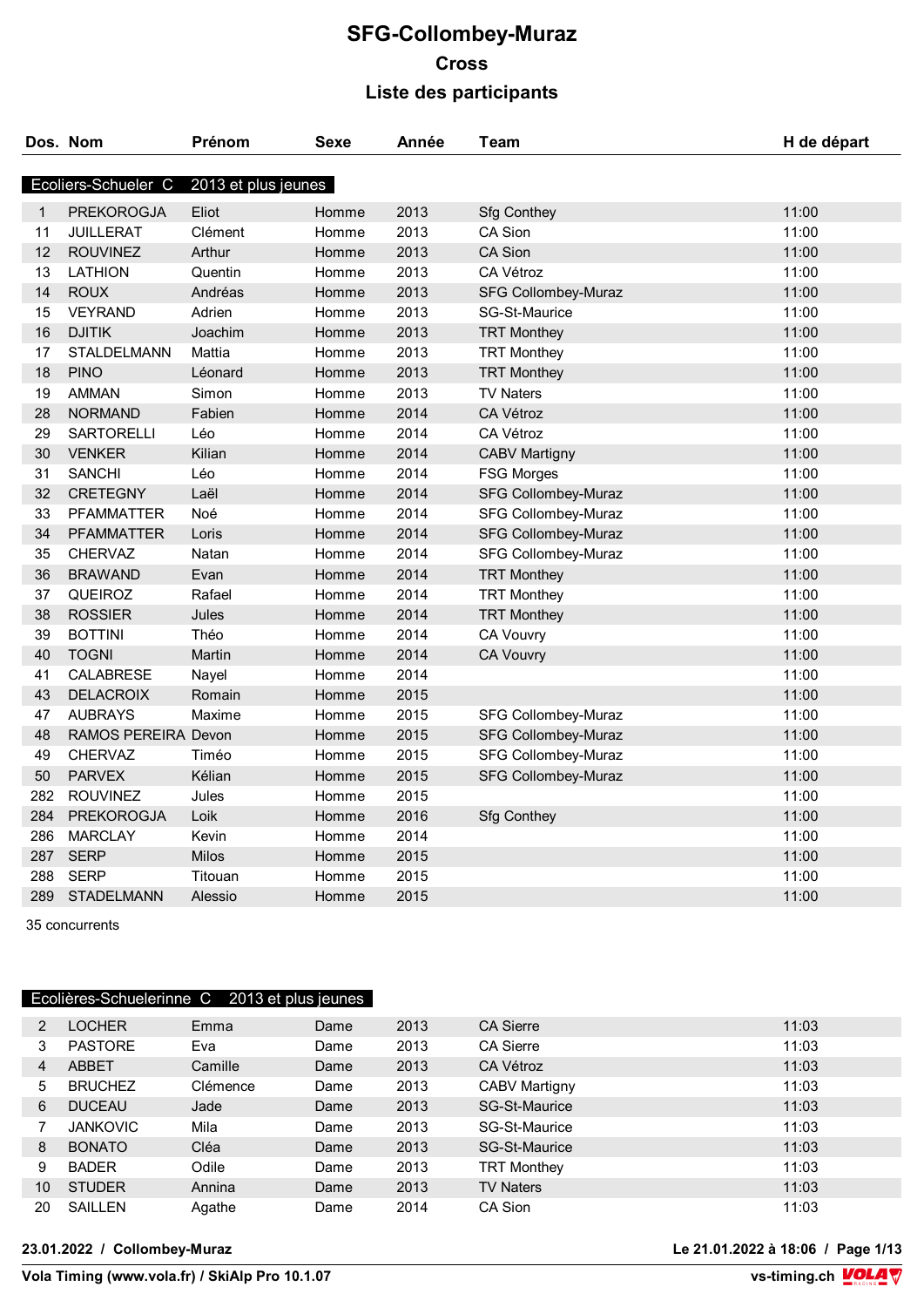|     | Dos. Nom          | Prénom   | Sexe | Année | Team                       | H de départ |
|-----|-------------------|----------|------|-------|----------------------------|-------------|
|     |                   |          |      |       |                            |             |
| 21  | KONÉ              | Ayssa    | Dame | 2014  | <b>CABV Martigny</b>       | 11:03       |
| 22  | <b>CRITTIN</b>    | Leila    | Dame | 2014  | <b>CABV Martigny</b>       | 11:03       |
| 23  | <b>DELAMOCLAZ</b> | Zoé      | Dame | 2014  | <b>CABV Martigny</b>       | 11:03       |
| 24  | <b>DUBOSSON</b>   | Melia    | Dame | 2014  | <b>SFG Collombey-Muraz</b> | 11:03       |
| 25  | <b>GRANGER</b>    | Emelyne  | Dame | 2014  | <b>SFG Collombey-Muraz</b> | 11:03       |
| 26  | <b>PEREIRA</b>    | Jahyah   | Dame | 2014  | <b>TRT Monthey</b>         | 11:03       |
| 27  | <b>AMMAN</b>      | Elisa    | Dame | 2014  | <b>TV Naters</b>           | 11:03       |
| 42  | <b>BRUCHEZ</b>    | Clémence | Dame | 2014  |                            | 11:03       |
| 44  | <b>ROSSIER</b>    | Nina     | Dame | 2015  | <b>SFG Collombey-Muraz</b> | 11:03       |
| 45  | <b>FELLAY</b>     | Bérénice | Dame | 2015  | SG-St-Maurice              | 11:03       |
| 46  | <b>GOSPARINI</b>  | Norah    | Dame | 2015  | <b>SG-St-Maurice</b>       | 11:03       |
| 281 | <b>THEYTAZ</b>    | Mylène   | Dame | 2015  | Club athlétique de Sierre  | 11:03       |
| 283 | <b>AMMAN</b>      | Anna     | Dame | 2016  | <b>TV Naters</b>           | 11:03       |
| 285 | <b>BRUCHEZ</b>    | Solène   | Dame | 2016  |                            | 11:03       |

24 concurrents

|     | Ecoliers-Schueler B | 2011 & 2012 |       |      |                            |       |
|-----|---------------------|-------------|-------|------|----------------------------|-------|
| 134 | <b>DESSIMOZ</b>     | Lenny       | Homme | 2011 | <b>CA Sion</b>             | 11:16 |
| 135 | <b>JULEN</b>        | Malick      | Homme | 2011 | CA Sion                    | 11:16 |
| 136 | <b>SAILLEN</b>      | Gabriel     | Homme | 2011 | CA Sion                    | 11:16 |
| 137 | <b>BONVIN</b>       | Théo        | Homme | 2011 | CA Sion                    | 11:16 |
| 138 | <b>DEBONS</b>       | Arnaud      | Homme | 2011 | <b>CA Sion</b>             | 11:16 |
| 139 | <b>DUC</b>          | Samuel      | Homme | 2011 | CA Vétroz                  | 11:16 |
| 140 | <b>GASSER</b>       | Yan         | Homme | 2011 | CA Vétroz                  | 11:16 |
| 141 | VOUILLAMOZ          | Timéo       | Homme | 2011 | CA Vétroz                  | 11:16 |
| 142 | <b>DJITIK</b>       | Matthéo     | Homme | 2011 | <b>CABV Martigny</b>       | 11:16 |
| 143 | <b>FANTI</b>        | Romeo       | Homme | 2011 | <b>CABV Martigny</b>       | 11:16 |
| 144 | <b>VALENTE</b>      | Yanis       | Homme | 2011 | ES Ayent-Anzère            | 11:16 |
| 145 | <b>BUENSOZ</b>      | Aloys       | Homme | 2011 | ES Ayent-Anzère            | 11:16 |
| 146 | DAVID-ROGEAT        | Timéo       | Homme | 2011 | <b>SFG Collombey-Muraz</b> | 11:16 |
| 147 | <b>BADER</b>        | Jules       | Homme | 2011 | SFG Collombey-Muraz        | 11:16 |
| 148 | <b>CHABLAIS</b>     | Noa         | Homme | 2011 | <b>SFG Collombey-Muraz</b> | 11:16 |
| 149 | <b>DUAY</b>         | Valentin    | Homme | 2011 | SG-St-Maurice              | 11:16 |
| 150 | <b>VEYRAND</b>      | Diego       | Homme | 2011 | <b>SG-St-Maurice</b>       | 11:16 |
| 169 | <b>WIRTH</b>        | Adam        | Homme | 2012 | <b>CA Sierre</b>           | 11:16 |
| 170 | <b>ZUBER</b>        | Thibault    | Homme | 2012 | <b>CA Sierre</b>           | 11:16 |
| 171 | <b>MOUNIER</b>      | Gauthier    | Homme | 2012 | CA Sion                    | 11:16 |
| 172 | <b>VON ROTEN</b>    | Félix       | Homme | 2012 | <b>CA Sion</b>             | 11:16 |
| 173 | <b>HUMBERT</b>      | Valentin    | Homme | 2012 | CA Sion                    | 11:16 |
| 174 | <b>ROSA</b>         | Mathias     | Homme | 2012 | CA Vétroz                  | 11:16 |
| 175 | VOUILLAMOZ          | Alexandre   | Homme | 2012 | CA Vétroz                  | 11:16 |
| 176 | <b>CRITTIN</b>      | Dany        | Homme | 2012 | <b>CABV Martigny</b>       | 11:16 |
| 177 | <b>HELDNER</b>      | Louis       | Homme | 2012 | <b>CABV Martigny</b>       | 11:16 |
| 178 | <b>LEBOEUF</b>      | Emil        | Homme | 2012 | <b>CABV Martigny</b>       | 11:16 |
| 179 | <b>ZANINI</b>       | Fabiano     | Homme | 2012 | ES Ayent-Anzère            | 11:16 |
| 180 | <b>PARVEX</b>       | Jesse       | Homme | 2012 | <b>SFG Collombey-Muraz</b> | 11:16 |
| 181 | <b>DELACROIX</b>    | Arnaud      | Homme | 2012 | SFG Collombey-Muraz        | 11:16 |
| 182 | <b>ALLET</b>        | Joachim     | Homme | 2012 | SG-St-Maurice              | 11:16 |
| 183 | <b>TOGNI</b>        | Tristan     | Homme | 2012 | <b>CA Vouvry</b>           | 11:16 |
| 184 | <b>POT</b>          | Noam        | Homme | 2012 | <b>CA Vouvry</b>           | 11:16 |

**23.01.2022 / Collombey-Muraz Le 21.01.2022 à 18:06 / Page 2/13**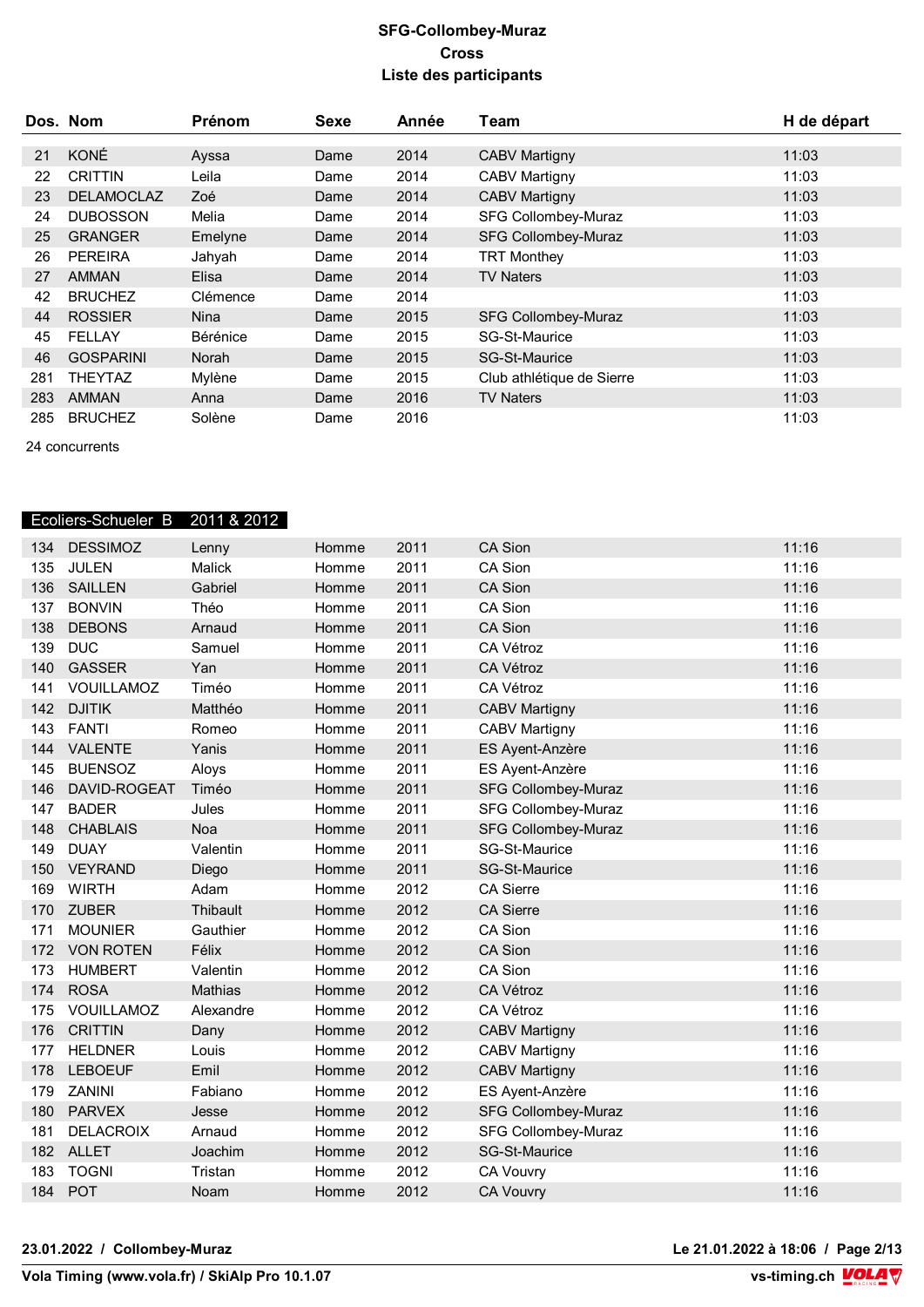|     | Dos. Nom     | <b>Prénom</b> | Sexe  | Année | Team             | H de départ |
|-----|--------------|---------------|-------|-------|------------------|-------------|
|     | 185 SIEGRIST | Alec          | Homme | 2012  | <b>CA Vouvry</b> | 11:16       |
| 187 | MARCLAY      | Kilian        | Homme | 2012  |                  | 11:16       |

35 concurrents

### Ecolières-Schuelerinne B 2011 & 2012

| 121 | <b>JULLIERRAT</b>            | Zélie        | Dame | 2011 | <b>CA Sion</b>             | 11:19 |
|-----|------------------------------|--------------|------|------|----------------------------|-------|
| 122 | LUYET                        | Marie        | Dame | 2011 | CA Vétroz                  | 11:19 |
| 123 | <b>DJITIK</b>                | Naomie       | Dame | 2011 | <b>CABV Martigny</b>       | 11:19 |
| 124 | <b>VENKER</b>                | Emmeline     | Dame | 2011 | <b>CABV Martigny</b>       | 11:19 |
| 125 | <b>MODAFFARI</b>             | Greta        | Dame | 2011 | <b>LTT Oberwallis</b>      | 11:19 |
| 126 | <b>GREGORIO</b>              | Sara         | Dame | 2011 | SFG Collombey-Muraz        | 11:19 |
| 127 | <b>BRUNNER</b>               | Manon        | Dame | 2011 | <b>SFG Collombey-Muraz</b> | 11:19 |
| 128 | <b>PARVEX</b>                | Charlye      | Dame | 2011 | <b>SFG Collombey-Muraz</b> | 11:19 |
| 129 | <b>HASANOIVIC</b>            | Nayla        | Dame | 2011 | <b>SFG Collombey-Muraz</b> | 11:19 |
| 130 | <b>CHAMBOVAY</b>             | Margot       | Dame | 2011 | <b>SG-St-Maurice</b>       | 11:19 |
| 131 | <b>VUILLOUD</b>              | Alyssa       | Dame | 2011 | SG-St-Maurice              | 11:19 |
| 132 | <b>REVAZ</b>                 | Emma         | Dame | 2011 | SG-St-Maurice              | 11:19 |
| 151 | <b>COTTEN</b>                | Eglantine    | Dame | 2012 | <b>CA Sierre</b>           | 11:19 |
| 152 | <b>THEYTAZ</b>               | Magalie      | Dame | 2012 | <b>CA Sierre</b>           | 11:19 |
| 153 | <b>GREINER DE RIEDMATTEN</b> | Lennie       | Dame | 2012 | <b>CA Sion</b>             | 11:19 |
|     | 154 FELLAY                   | Jeanne       | Dame | 2012 | CA Sion                    | 11:19 |
| 155 | <b>SEMKIER</b>               | Maëlle       | Dame | 2012 | <b>CA Sion</b>             | 11:19 |
| 156 | <b>PRALONG</b>               | Zoé          | Dame | 2012 | <b>CA Sion</b>             | 11:19 |
| 157 | MARIÉTHOZ                    | Lesley       | Dame | 2012 | <b>CA Sion</b>             | 11:19 |
| 158 | <b>GESSLER</b>               | Tifenn       | Dame | 2012 | CA Vétroz                  | 11:19 |
| 159 | <b>JACQUIER</b>              | Kezia        | Dame | 2012 | CA Vétroz                  | 11:19 |
| 160 | <b>BOURGEOIS</b>             | Justine      | Dame | 2012 | <b>CABV Martigny</b>       | 11:19 |
| 161 | KONÉ                         | Lena         | Dame | 2012 | <b>CABV Martigny</b>       | 11:19 |
| 162 | <b>PISTORIUS</b>             | Ashley Megan | Dame | 2012 | <b>LTT Oberwallis</b>      | 11:19 |
| 163 | <b>DUBOSSON</b>              | Livia        | Dame | 2012 | <b>SFG Collombey-Muraz</b> | 11:19 |
| 164 | <b>SUDAN</b>                 | Elise        | Dame | 2012 | <b>SFG Collombey-Muraz</b> | 11:19 |
| 165 | <b>PARVEX</b>                | Léane        | Dame | 2012 | <b>SFG Collombey-Muraz</b> | 11:19 |
| 166 | <b>LEONE</b>                 | Valentina    | Dame | 2012 | <b>SFG Collombey-Muraz</b> | 11:19 |
| 167 | <b>RAYMOND</b>               | Clotide      | Dame | 2012 | <b>SG-St-Maurice</b>       | 11:19 |
| 168 | <b>FELLAY</b>                | Camille      | Dame | 2012 | SG-St-Maurice              | 11:19 |
| 186 | <b>RAPILLARD</b>             | Sarah        | Dame | 2012 | <b>Sfg Conthey</b>         | 11:19 |

31 concurrents

### Ecoliers-Schueler A 2009 & 2010

| 71 | <b>GENET</b>     | David         | Homme | 2009 | <b>SG-St-Maurice</b>       | 11:35 |
|----|------------------|---------------|-------|------|----------------------------|-------|
| 72 | <b>VEYRAND</b>   | Naël          | Homme | 2009 | SG-St-Maurice              | 11:35 |
| 73 | <b>BARMANN</b>   | Simon         | Homme | 2009 | <b>SFG Collombey-Muraz</b> | 11:35 |
| 74 | COQUOZ           | Terry         | Homme | 2009 | SFG Collombey-Muraz        | 11:35 |
| 75 | <b>PISTORIUS</b> | <b>Flynn</b>  | Homme | 2009 | <b>LTT Oberwallis</b>      | 11:35 |
| 76 | <b>SARBACH</b>   | Gianluca      | Homme | 2009 | LTT Oberwallis             | 11:35 |
| 77 | <b>TERRETTAZ</b> | Noé           | Homme | 2009 | ES Ayent-Anzère            | 11:35 |
| 78 | VALENTE          | Nolan         | Homme | 2009 | ES Ayent-Anzère            | 11:35 |
| 79 | <b>VENKER</b>    | <b>Nathan</b> | Homme | 2009 | <b>CABV Martigny</b>       | 11:35 |

**23.01.2022 / Collombey-Muraz Le 21.01.2022 à 18:06 / Page 3/13**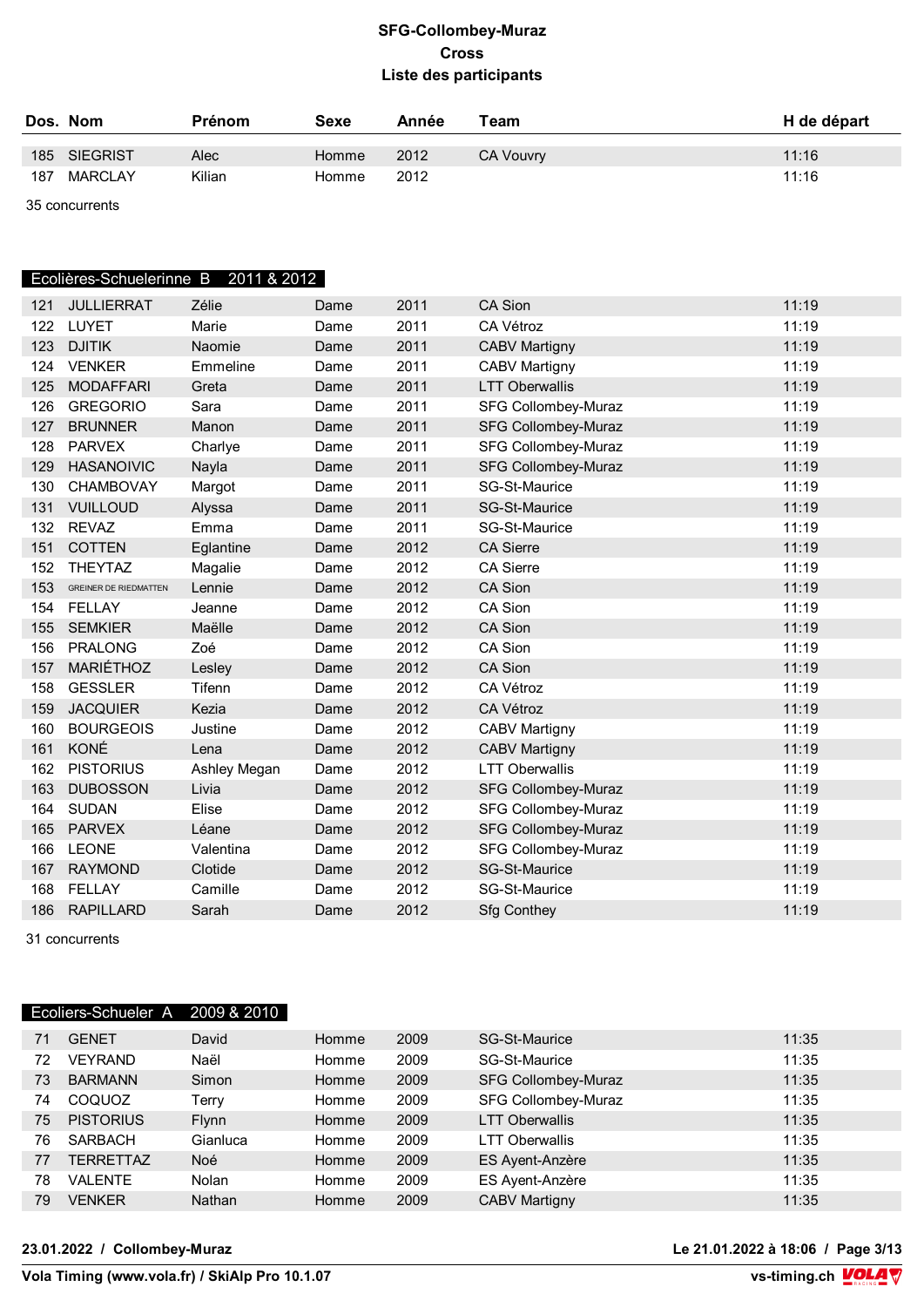|     | Dos. Nom         | Prénom       | Sexe  | Année | Team                       | H de départ |
|-----|------------------|--------------|-------|-------|----------------------------|-------------|
|     |                  |              |       |       |                            |             |
| 80  | <b>SOLAZZI</b>   | Alessio      | Homme | 2009  | <b>CABV Martigny</b>       | 11:35       |
| 81  | <b>PERRAUDIN</b> | Kylian       | Homme | 2009  | <b>CABV Martigny</b>       | 11:35       |
| 82  | <b>COPT</b>      | Dany         | Homme | 2009  | <b>CABV Martigny</b>       | 11:35       |
| 83  | <b>DESSIMOZ</b>  | Evan         | Homme | 2009  | CA Sion                    | 11:35       |
| 106 | <b>FELLAY</b>    | Maxence      | Homme | 2010  | <b>SG-St-Maurice</b>       | 11:35       |
| 107 | <b>SCHNEIDER</b> | Alexis       | Homme | 2010  | <b>SG-St-Maurice</b>       | 11:35       |
| 108 | PEREIRA RIBEIRO  | Tiago        | Homme | 2010  | <b>SFG Collombey-Muraz</b> | 11:35       |
| 109 | <b>BORTER</b>    | Noé          | Homme | 2010  | SFG Collombey-Muraz        | 11:35       |
| 110 | <b>TENISCH</b>   | Gian         | Homme | 2010  | <b>LTT Oberwallis</b>      | 11:35       |
| 111 | <b>SAILLEN</b>   | Timéo        | Homme | 2010  | <b>CABV Martigny</b>       | 11:35       |
| 112 | <b>MINNIG</b>    | <b>Nolan</b> | Homme | 2010  | <b>CA Vétroz</b>           | 11:35       |
| 113 | CARRILLO         | Isaac        | Homme | 2010  | CA Vétroz                  | 11:35       |
| 114 | <b>AKKUS</b>     | Hayden       | Homme | 2010  | CA Vétroz                  | 11:35       |
| 115 | <b>RYSER</b>     | Hugo         | Homme | 2010  | CA Sion                    | 11:35       |
| 116 | <b>CALABRESE</b> | Ziad         | Homme | 2010  |                            | 11:35       |

24 concurrents

# Ecolières-Schuelerinnen A 2009 & 2010

| 51 | <b>CAPPELLI</b>              | Emeline  | Dame | 2009 | <b>CA Sierre</b>           | 11:38 |
|----|------------------------------|----------|------|------|----------------------------|-------|
| 52 | <b>DISCHL</b>                | Margaux  | Dame | 2009 | CA Sion                    | 11:38 |
| 53 | <b>LIPAWSKI</b>              | Cloé     | Dame | 2009 | <b>CA Sion</b>             | 11:38 |
| 54 | <b>NANCHEN</b>               | Anaïs    | Dame | 2009 | CA Sion                    | 11:38 |
| 55 | <b>HUMBERT</b>               | Lisa     | Dame | 2009 | <b>CA Sion</b>             | 11:38 |
| 56 | <b>GESSLER</b>               | Erine    | Dame | 2009 | <b>CA Vétroz</b>           | 11:38 |
| 57 | <b>LUYET</b>                 | Chloé    | Dame | 2009 | CA Vétroz                  | 11:38 |
| 58 | MÖNCKEBERG                   | Stella   | Dame | 2009 | CA Vétroz                  | 11:38 |
| 59 | <b>REYNARD</b>               | Céline   | Dame | 2009 | CA Vétroz                  | 11:38 |
| 60 | <b>BOURGEOIS</b>             | Alice    | Dame | 2009 | <b>CABV Martigny</b>       | 11:38 |
| 61 | <b>BOURGEOIS</b>             | Laly     | Dame | 2009 | <b>CABV Martigny</b>       | 11:38 |
| 62 | <b>CAJEUX</b>                | Estelle  | Dame | 2009 | <b>CABV Martigny</b>       | 11:38 |
| 63 | <b>COPT</b>                  | Zélie    | Dame | 2009 | <b>CABV Martigny</b>       | 11:38 |
| 64 | <b>FILIPPIN</b>              | Emma     | Dame | 2009 | <b>CABV Martigny</b>       | 11:38 |
| 65 | <b>RAMUZ</b>                 | Claire   | Dame | 2009 | <b>CABV Martigny</b>       | 11:38 |
| 66 | <b>SCHERS</b>                | Romane   | Dame | 2009 | <b>SFG Collombey-Muraz</b> | 11:38 |
| 67 | <b>BAUER</b>                 | Cyane    | Dame | 2009 | <b>SFG Collombey-Muraz</b> | 11:38 |
| 68 | <b>FELLAY</b>                | Camille  | Dame | 2009 | SG-St-Maurice              | 11:38 |
| 69 | <b>BADOUD</b>                | Keren    | Dame | 2009 | <b>SG-St-Maurice</b>       | 11:38 |
| 70 | <b>ZILINSKAITE</b>           | Amélia   | Dame | 2009 | <b>TRT Monthey</b>         | 11:38 |
| 84 | <b>TORRENT</b>               | Amélie   | Dame | 2010 | CA Sion                    | 11:38 |
| 85 | <b>GREINER DE RIEDMATTEN</b> | Finja    | Dame | 2010 | CA Sion                    | 11:38 |
| 86 | <b>CHEVALIER</b>             | Lola     | Dame | 2010 | <b>CA Sion</b>             | 11:38 |
| 87 | <b>FRANZETTI</b>             | Clarisse | Dame | 2010 | CA Sion                    | 11:38 |
| 88 | POLONIO DA CRUZ Lehany       |          | Dame | 2010 | CA Sion                    | 11:38 |
| 89 | <b>PERRIER</b>               | Romane   | Dame | 2010 | CA Sion                    | 11:38 |
| 90 | <b>JOUMEL</b>                | Loane    | Dame | 2010 | <b>CA Sion</b>             | 11:38 |
| 91 | <b>BISELX</b>                | Léane    | Dame | 2010 | CA Vétroz                  | 11:38 |
| 92 | <b>GAILLARD</b>              | Alicia   | Dame | 2010 | CA Vétroz                  | 11:38 |
| 93 | <b>LATHION</b>               | Chloé    | Dame | 2010 | CA Vétroz                  | 11:38 |
| 94 | <b>REYNARD</b>               | Joanne   | Dame | 2010 | CA Vétroz                  | 11:38 |
| 95 | <b>VERLEYE</b>               | Alice    | Dame | 2010 | <b>CA Vétroz</b>           | 11:38 |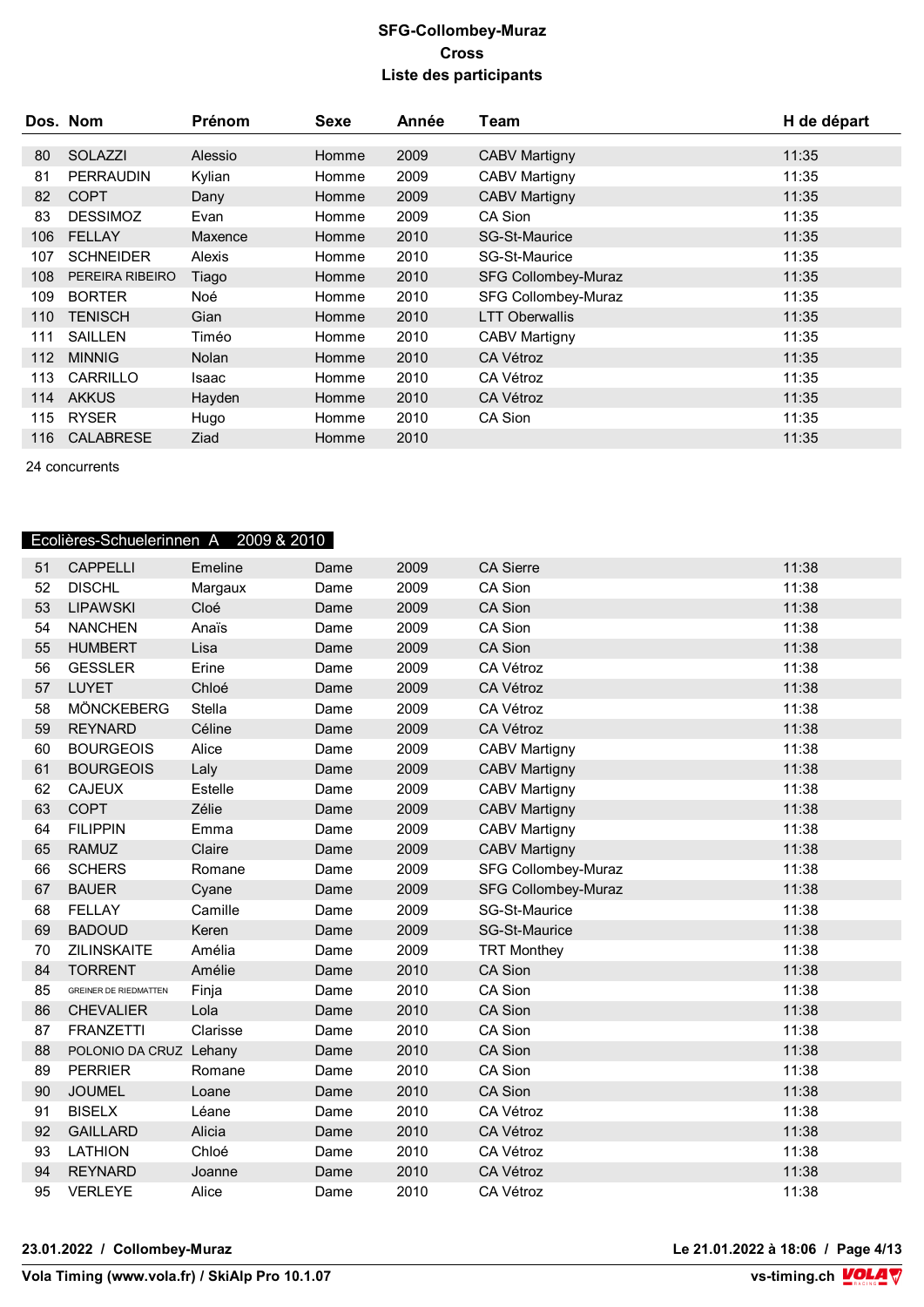|     | Dos. Nom         | Prénom     | <b>Sexe</b> | Année | Team                       | H de départ |
|-----|------------------|------------|-------------|-------|----------------------------|-------------|
|     |                  |            |             |       |                            |             |
| 96  | <b>HELDNER</b>   | Mia        | Dame        | 2010  | <b>CABV Martigny</b>       | 11:38       |
| 97  | <b>LEBOEUF</b>   | Lea        | Dame        | 2010  | <b>CABV Martigny</b>       | 11:38       |
| 98  | <b>CORTHAY</b>   | Pauline    | Dame        | 2010  | <b>CABV Martigny</b>       | 11:38       |
| 99  | <b>BRIGUET</b>   | Laora      | Dame        | 2010  | ES Ayent-Anzère            | 11:38       |
| 100 | <b>MAYTAIN</b>   | Maïlys     | Dame        | 2010  | ES Ayent-Anzère            | 11:38       |
| 101 | <b>NAVARRO</b>   | Iria       | Dame        | 2010  | <b>SFG Collombey-Muraz</b> | 11:38       |
| 102 | <b>CARRUPT</b>   | Elisa      | Dame        | 2010  | <b>SFG Collombey-Muraz</b> | 11:38       |
| 103 | <b>MICHELLOD</b> | Cloé       | Dame        | 2010  | SFG Collombey-Muraz        | 11:38       |
| 104 | <b>MONNARD</b>   | Gwendoline | Dame        | 2010  | <b>SFG Collombey-Muraz</b> | 11:38       |
| 105 | <b>SCHWERY</b>   | Christine  | Dame        | 2010  | <b>TV Naters</b>           | 11:38       |
| 117 | <b>RAPILLARD</b> | Julie      | Dame        | 2010  | <b>Sfg Conthey</b>         | 11:38       |

43 concurrents

# Cadettes-Maedchen A 2005 & 2006

|     | 254 COCCIA  | Amélie | Dame | 2005 | <b>CABV Martigny</b> | 11:50 |
|-----|-------------|--------|------|------|----------------------|-------|
|     | 255 FANTI   | Luna.  | Dame | 2005 | <b>CABV Martigny</b> | 11:50 |
|     | 256 RAMUZ   | Chloé  | Dame | 2005 | <b>CABV Martigny</b> | 11:50 |
|     | 257 LENZER  | Janice | Dame | 2005 | SFG Collombey-Muraz  | 11:50 |
|     | 260 SAILLEN | Julie  | Dame | 2006 | <b>CABV Martigny</b> | 11:50 |
| 261 | PIGNAT      | Clara  | Dame | 2006 | SG-St-Maurice        | 11:50 |

6 concurrents

Cadettes-Maedchen B 2007 & 2008

| 196 | <b>BONVIN</b>   | Clémentine   | Dame | 2007 | <b>CA Sierre</b>           | 11:50 |
|-----|-----------------|--------------|------|------|----------------------------|-------|
| 197 | <b>FAVRE</b>    | Naella       | Dame | 2007 | <b>CA Sierre</b>           | 11:50 |
| 198 | <b>SAVIOZ</b>   | Dorine       | Dame | 2007 | <b>CA Sierre</b>           | 11:50 |
| 199 | <b>WICKI</b>    | Jeanne-Marie | Dame | 2007 | <b>CA Sierre</b>           | 11:50 |
| 200 | <b>JORDAN</b>   | Charlotte    | Dame | 2007 | CA Sion                    | 11:50 |
| 201 | <b>JOUMEL</b>   | Maud         | Dame | 2007 | CA Sion                    | 11:50 |
| 202 | <b>STUDACH</b>  | Sarah        | Dame | 2007 | <b>SG-St-Maurice</b>       | 11:50 |
| 203 | MARIÉTHOZ       | Noriah       | Dame | 2007 | SG-St-Maurice              | 11:50 |
| 212 | <b>BACHMANN</b> | Julie        | Dame | 2008 | CA Vétroz                  | 11:50 |
| 213 | <b>FOURNIER</b> | Laura        | Dame | 2008 | CA Vétroz                  | 11:50 |
| 214 | FANTI           | Laly         | Dame | 2008 | <b>CABV Martigny</b>       | 11:50 |
| 215 | <b>GUILLOU</b>  | Yuna         | Dame | 2008 | <b>CABV Martigny</b>       | 11:50 |
| 216 | <b>PIERROZ</b>  | Lily         | Dame | 2008 | <b>CABV Martigny</b>       | 11:50 |
| 217 | <b>SAILLEN</b>  | Amélie       | Dame | 2008 | <b>CABV Martigny</b>       | 11:50 |
| 218 | <b>AVANTHAY</b> | Mélyne       | Dame | 2008 | <b>SFG Collombey-Muraz</b> | 11:50 |
| 219 | ALLET           | Mathilde     | Dame | 2008 | SG-St-Maurice              | 11:50 |
| 220 | <b>OTT</b>      | Telia        | Dame | 2008 | TRT Monthey                | 11:50 |
| 221 | <b>MARCLAY</b>  | Océane       | Dame | 2008 |                            | 11:50 |

18 concurrents

| Cadets-Jugend A 2005 & 2006 |         |       |      |           |       |
|-----------------------------|---------|-------|------|-----------|-------|
| 251 JILG                    | Vincent | Homme | 2005 | CA Sierre | 12:15 |
|                             |         |       |      |           |       |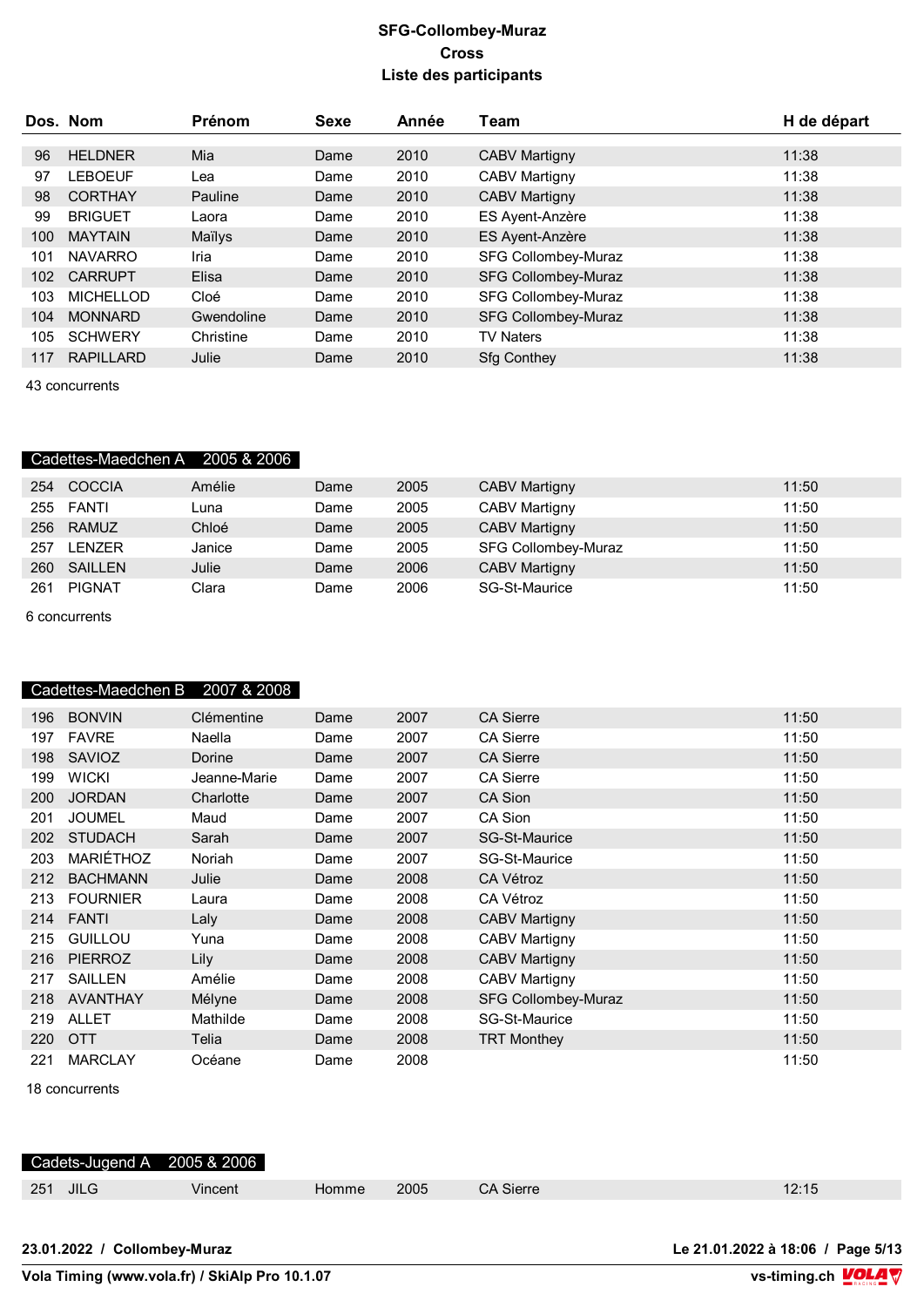|     | Dos. Nom       | <b>Prénom</b>  | Sexe  | Année | Team                       | H de départ |
|-----|----------------|----------------|-------|-------|----------------------------|-------------|
| 252 | <b>VANNAY</b>  | Raphaël        | Homme | 2005  | <b>SFG Collombey-Muraz</b> | 12:15       |
| 253 | MARIÉTHOZ      | Shayne         | Homme | 2005  | SG-St-Maurice              | 12:15       |
| 258 | <b>GROSS</b>   | <b>Nicolas</b> | Homme | 2006  | <b>CA Sierre</b>           | 12:15       |
| 259 | <b>TORRENT</b> | Quentin        | Homme | 2006  | CA Sion                    | 12:15       |

5 concurrents

# Cadets-Jugend B 2007 & 2008

| 191 | <b>WALTHER</b>   | Joël          | Homme | 2007 | <b>CA Sierre</b>              | 12:15 |
|-----|------------------|---------------|-------|------|-------------------------------|-------|
| 192 | <b>CAVALERA</b>  | Thibault      | Homme | 2007 | CA Vétroz                     | 12:15 |
| 193 | <b>RAMUZ</b>     | Clément       | Homme | 2007 | <b>CABV Martigny</b>          | 12:15 |
| 194 | ROUILLER         | Louis         | Homme | 2007 | <b>CABV Martigny</b>          | 12:15 |
| 195 | ANDRE            | William       | Homme | 2007 | <b>TRT Monthey</b>            | 12:15 |
| 204 | <b>VANNAY</b>    | Mathis        | Homme | 2007 | Académie Trail Running Valais | 12:15 |
| 205 | RÜEGER           | Noah          | Homme | 2008 | <b>CA Sierre</b>              | 12:15 |
| 206 | <b>FRANZETTI</b> | Simon         | Homme | 2008 | CA Sion                       | 12:15 |
| 207 | <b>CARRUPT</b>   | <b>Nathan</b> | Homme | 2008 | <b>CA Vétroz</b>              | 12:15 |
| 208 | <b>CHATAGNY</b>  | Luca          | Homme | 2008 | <b>CA Vouvry</b>              | 12:15 |
| 209 | LANTHEMANN       | Thibault      | Homme | 2008 | <b>SFG Collombey-Muraz</b>    | 12:15 |
| 210 | <b>REUSE</b>     | Jules         | Homme | 2008 | SG-St-Maurice                 | 12:15 |
| 211 | <b>MILLIERY</b>  | Théo          | Homme | 2008 | <b>TRT Monthey</b>            | 12:15 |

13 concurrents

#### Juniors-Junioren Filles 2003-2004.

| 266 | <b>VERMIQUET</b> | Laure | Dame | 2003 | <b>CA Sierre</b>     | 12:45 |  |  |
|-----|------------------|-------|------|------|----------------------|-------|--|--|
|     | 268 BROCCARD     | Nina  | Dame | 2004 | Sansego by JC sports | 12:45 |  |  |
|     | 2 concurrents    |       |      |      |                      |       |  |  |

#### Juniors-Junioren Garçons 2003-2004.

| 267 | SHAFAI    | Rohid               | Homme | 2003 | CA Sion          | 12:45 |
|-----|-----------|---------------------|-------|------|------------------|-------|
| 269 | MICHEL    | Anthony             | Homme | 2004 | CA dents du Midi | 12:45 |
| 270 | GEX-FABRY | $\mathsf{C}$ andide | Homme | 2004 | <b>CA Sierre</b> | 12:45 |
| 271 | AMHFRD    | Ivan                | Homme | 2004 | <b>TV Naters</b> | 12:45 |

4 concurrents

### Dames 1982 et plus âgées

| 301 | <b>MARQUIS</b> | Cathy           | Dame | 1970 | TRT - Monthey        | 12:45 |
|-----|----------------|-----------------|------|------|----------------------|-------|
| 302 | <b>BERRUT</b>  | Marjorie        | Dame | 2001 | SG-St-Maurice        | 12:45 |
| 303 | <b>STOME</b>   | Cécilia Coralie | Dame | 1999 | <b>CA Sierre</b>     | 12:45 |
| 304 | <b>LEBOEUF</b> | Theres          | Dame | 1985 | <b>CABV Martigny</b> | 12:45 |
| 305 | RAPILLARD      | Ludivine        | Dame | 1981 | <b>Sfg Conthey</b>   | 12:45 |
| 306 | MÉTRAILLER     | Annelies        | Dame | 1987 |                      | 12:45 |
| 307 | <b>BERRUT</b>  | Fanny           | Dame | 1975 | SG-St-Maurice        | 12:45 |
| 308 | <b>HENCHOZ</b> | Corinne         | Dame | 1964 | TRT - Monthey        | 12:45 |

**23.01.2022 / Collombey-Muraz Le 21.01.2022 à 18:06 / Page 6/13**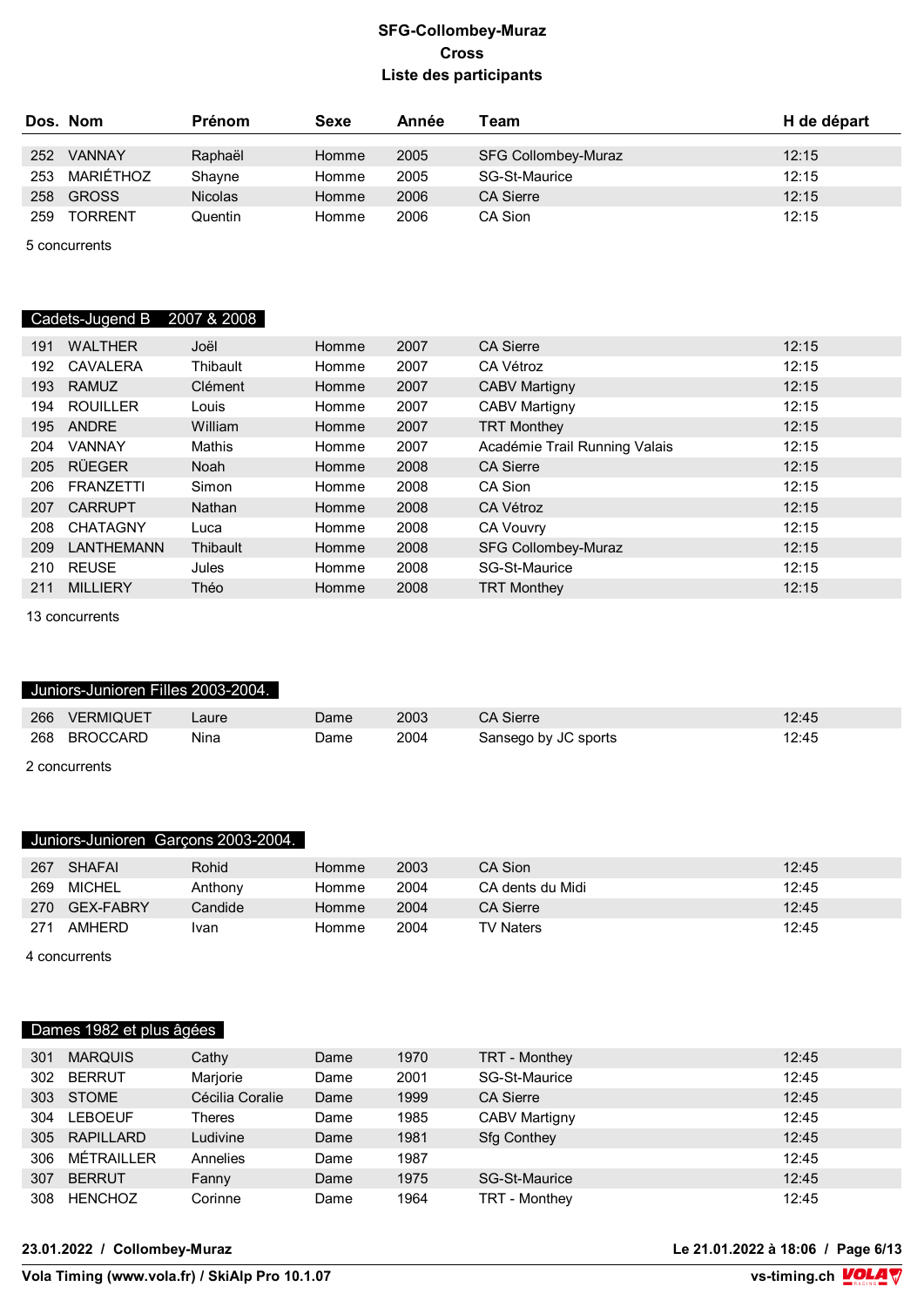|     | Dos. Nom        | <b>Prénom</b> | Sexe | Année | Team                     | H de départ |
|-----|-----------------|---------------|------|-------|--------------------------|-------------|
|     |                 |               |      |       |                          |             |
|     | 309 GAY         | Valérie       | Dame | 1979  | T-R-T athlétisme Monthey | 12:45       |
| 310 | <b>NICOULAZ</b> | Mervl         | Dame | 1986  | SG-St-Maurice            | 12:45       |
| 311 | <b>KUONEN</b>   | Stéphanie     | Dame | 1986  |                          | 12:45       |
|     | 312 LE BRIZOUAL | Pauline       | Dame | 1989  |                          | 12:45       |
| 313 | <b>VARONE</b>   | Katleen       | Dame | 2001  | <b>SG-St-Maurice</b>     | 12:45       |

13 concurrents

# Hommes 1982 et plus âgés

| 321 | <b>GOSPARINI</b>  | Danaël    | Homme | 1985 | SG-St-Maurice        | 13:15 |
|-----|-------------------|-----------|-------|------|----------------------|-------|
| 322 | <b>JORDAN</b>     | Guillaume | Homme | 1986 |                      | 13:15 |
| 323 | <b>BERTHOLET</b>  | Aurélien  | Homme | 1995 |                      | 13:15 |
| 325 | <b>MOTTIER</b>    | Valentin  | Homme | 1995 | L'AFFINEUR ALPIN     | 13:15 |
| 326 | KONÉ              | Tali      | Homme | 1988 | <b>CABV Martigny</b> | 13:15 |
| 329 | <b>MOSER</b>      | Miguel    | Homme | 1983 |                      | 13:15 |
| 332 | <b>MÉTRAILLER</b> | Luc.      | Homme | 1993 | <b>CABV Martigny</b> | 13:15 |
| 335 | <b>LEBOEUF</b>    | François  | Homme | 1985 | <b>CABV Martigny</b> | 13:15 |
| 336 | <b>GABIOUD</b>    | Rémy      | Homme | 1998 | <b>CABV Martigny</b> | 13:15 |
|     |                   |           |       |      |                      |       |

9 concurrents

### Hommes Populaires

| 328 | SAVIOZ           | Etienne     | Homme | 1977 | <b>CA Sierre</b> | 12:45 |
|-----|------------------|-------------|-------|------|------------------|-------|
| 330 | POLLMANN         | John        | Homme | 1971 | <b>CA Sierre</b> | 12:45 |
| 333 | <b>CORDONIER</b> | Pierre      | Homme | 2001 | <b>CA Sierre</b> | 12:45 |
| 337 | <b>THEYTAZ</b>   | Jean-Pierre | Homme | 1983 | <b>CA Sierre</b> | 12:45 |
| 338 | RÜFGFR           | _aurent_    | Homme | 1974 | <b>CA Sierre</b> | 12:45 |
|     |                  |             |       |      |                  |       |

5 concurrents

# Vétérans

| 320 | <b>GIROUD</b>  | Thierry      | Homme | 1966 | TRT ATHLÉTISME MONTHEY | 13:15 |
|-----|----------------|--------------|-------|------|------------------------|-------|
| 324 | <b>GRANGER</b> | Raphaël      | Homme | 1974 |                        | 13:15 |
| 327 | FELLAY         | Frédéric     | Homme | 1981 | SG-St-Maurice          | 13:15 |
| 331 | RAMUZ          | Pierre-André | Homme | 1978 | <b>CABV Martigny</b>   | 13:15 |
| 334 | <b>THEYTAZ</b> | Vincent      | Homme | 1981 | Sierre-Zinal           | 13:15 |
| 339 | DEVANTHÉRY     | Gérald       | Homme | 1961 |                        | 13:15 |
| 340 | RAPILLARD      | Laurent      | Homme | 1977 | <b>Sfg Conthey</b>     | 13:15 |
|     |                |              |       |      |                        |       |

7 concurrents

### CA Sierre

|     | <b>LOCHER</b>   | Emma      | Dame | 2013 | <b>CA Sierre</b> | 11:03 |
|-----|-----------------|-----------|------|------|------------------|-------|
|     | PASTORE         | Eva       | Dame | 2013 | <b>CA Sierre</b> | 11:03 |
| 51  | <b>CAPPELLI</b> | Emeline   | Dame | 2009 | <b>CA Sierre</b> | 11:38 |
| 151 | <b>COTTEN</b>   | Eglantine | Dame | 2012 | <b>CA Sierre</b> | 11:19 |
| 152 | <b>THEYTAZ</b>  | Magalie   | Dame | 2012 | <b>CA Sierre</b> | 11:19 |

#### **23.01.2022 / Collombey-Muraz Le 21.01.2022 à 18:06 / Page 7/13**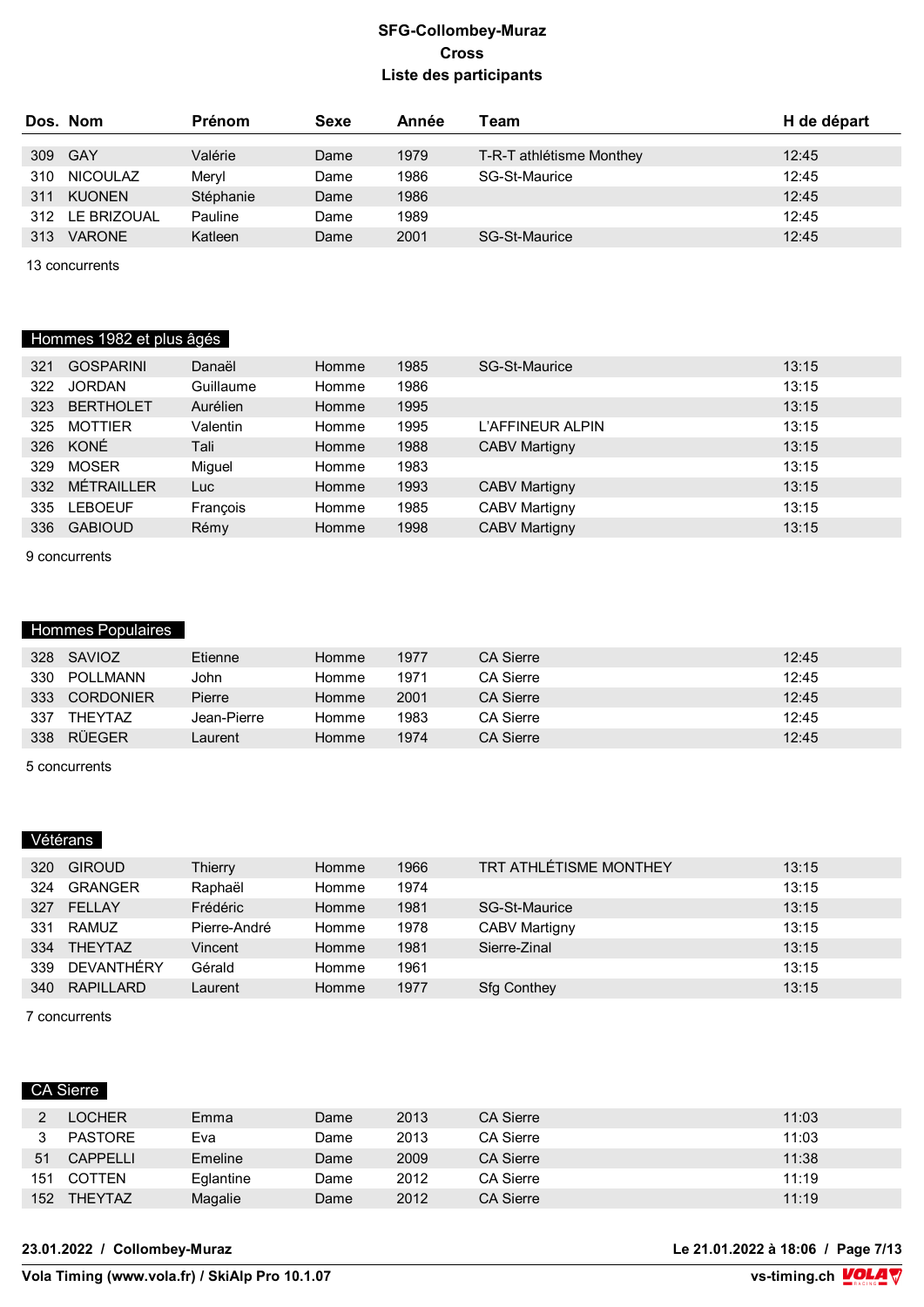|     | Dos. Nom         | Prénom          | Sexe  | Année | Team             | H de départ |
|-----|------------------|-----------------|-------|-------|------------------|-------------|
| 169 | <b>WIRTH</b>     | Adam            | Homme | 2012  | <b>CA Sierre</b> | 11:16       |
|     |                  |                 |       |       |                  |             |
| 170 | <b>ZUBER</b>     | Thibault        | Homme | 2012  | <b>CA Sierre</b> | 11:16       |
| 191 | <b>WALTHER</b>   | Joël            | Homme | 2007  | <b>CA Sierre</b> | 12:15       |
| 196 | <b>BONVIN</b>    | Clémentine      | Dame  | 2007  | <b>CA Sierre</b> | 11:50       |
| 197 | <b>FAVRE</b>     | Naella          | Dame  | 2007  | <b>CA Sierre</b> | 11:50       |
| 198 | SAVIOZ           | Dorine          | Dame  | 2007  | <b>CA Sierre</b> | 11:50       |
| 199 | <b>WICKI</b>     | Jeanne-Marie    | Dame  | 2007  | <b>CA Sierre</b> | 11:50       |
| 205 | <b>RÜEGER</b>    | Noah            | Homme | 2008  | <b>CA Sierre</b> | 12:15       |
| 251 | <b>JILG</b>      | Vincent         | Homme | 2005  | <b>CA Sierre</b> | 12:15       |
| 258 | <b>GROSS</b>     | <b>Nicolas</b>  | Homme | 2006  | <b>CA Sierre</b> | 12:15       |
| 266 | <b>VERMIQUET</b> | Laure           | Dame  | 2003  | <b>CA Sierre</b> | 12:45       |
| 270 | <b>GEX-FABRY</b> | Candide         | Homme | 2004  | <b>CA Sierre</b> | 12:45       |
| 303 | <b>STOME</b>     | Cécilia Coralie | Dame  | 1999  | <b>CA Sierre</b> | 12:45       |
| 328 | SAVIOZ           | Etienne         | Homme | 1977  | <b>CA Sierre</b> | 12:45       |
| 330 | <b>POLLMANN</b>  | John            | Homme | 1971  | <b>CA Sierre</b> | 12:45       |
| 333 | <b>CORDONIER</b> | Pierre          | Homme | 2001  | <b>CA Sierre</b> | 12:45       |
| 337 | <b>THEYTAZ</b>   | Jean-Pierre     | Homme | 1983  | <b>CA Sierre</b> | 12:45       |
| 338 | <b>RÜEGER</b>    | Laurent         | Homme | 1974  | <b>CA Sierre</b> | 12:45       |

23 concurrents

# CA Sion

| 11  | <b>JUILLERAT</b>             | Clément  | Homme | 2013 | CA Sion        | 11:00 |
|-----|------------------------------|----------|-------|------|----------------|-------|
| 12  | <b>ROUVINEZ</b>              | Arthur   | Homme | 2013 | CA Sion        | 11:00 |
| 20  | <b>SAILLEN</b>               | Agathe   | Dame  | 2014 | CA Sion        | 11:03 |
| 52  | <b>DISCHL</b>                | Margaux  | Dame  | 2009 | CA Sion        | 11:38 |
| 53  | <b>LIPAWSKI</b>              | Cloé     | Dame  | 2009 | CA Sion        | 11:38 |
| 54  | <b>NANCHEN</b>               | Anaïs    | Dame  | 2009 | CA Sion        | 11:38 |
| 55  | <b>HUMBERT</b>               | Lisa     | Dame  | 2009 | CA Sion        | 11:38 |
| 83  | <b>DESSIMOZ</b>              | Evan     | Homme | 2009 | CA Sion        | 11:35 |
| 84  | <b>TORRENT</b>               | Amélie   | Dame  | 2010 | <b>CA Sion</b> | 11:38 |
| 85  | <b>GREINER DE RIEDMATTEN</b> | Finja    | Dame  | 2010 | CA Sion        | 11:38 |
| 86  | <b>CHEVALIER</b>             | Lola     | Dame  | 2010 | CA Sion        | 11:38 |
| 87  | <b>FRANZETTI</b>             | Clarisse | Dame  | 2010 | CA Sion        | 11:38 |
| 88  | POLONIO DA CRUZ Lehany       |          | Dame  | 2010 | CA Sion        | 11:38 |
| 89  | <b>PERRIER</b>               | Romane   | Dame  | 2010 | CA Sion        | 11:38 |
| 90  | <b>JOUMEL</b>                | Loane    | Dame  | 2010 | CA Sion        | 11:38 |
| 115 | <b>RYSER</b>                 | Hugo     | Homme | 2010 | CA Sion        | 11:35 |
| 121 | <b>JULLIERRAT</b>            | Zélie    | Dame  | 2011 | CA Sion        | 11:19 |
| 134 | <b>DESSIMOZ</b>              | Lenny    | Homme | 2011 | CA Sion        | 11:16 |
| 135 | JULEN                        | Malick   | Homme | 2011 | CA Sion        | 11:16 |
|     | 136 SAILLEN                  | Gabriel  | Homme | 2011 | CA Sion        | 11:16 |
|     | 137 BONVIN                   | Théo     | Homme | 2011 | CA Sion        | 11:16 |
|     | 138 DEBONS                   | Arnaud   | Homme | 2011 | CA Sion        | 11:16 |
|     | 153 GREINER DE RIEDMATTEN    | Lennie   | Dame  | 2012 | CA Sion        | 11:19 |
|     | 154 FELLAY                   | Jeanne   | Dame  | 2012 | CA Sion        | 11:19 |
|     | 155 SEMKIER                  | Maëlle   | Dame  | 2012 | <b>CA Sion</b> | 11:19 |
|     | 156 PRALONG                  | Zoé      | Dame  | 2012 | CA Sion        | 11:19 |
|     | 157 MARIÉTHOZ                | Lesley   | Dame  | 2012 | CA Sion        | 11:19 |
| 171 | <b>MOUNIER</b>               | Gauthier | Homme | 2012 | CA Sion        | 11:16 |
|     | 172 VON ROTEN                | Félix    | Homme | 2012 | CA Sion        | 11:16 |
|     |                              |          |       |      |                |       |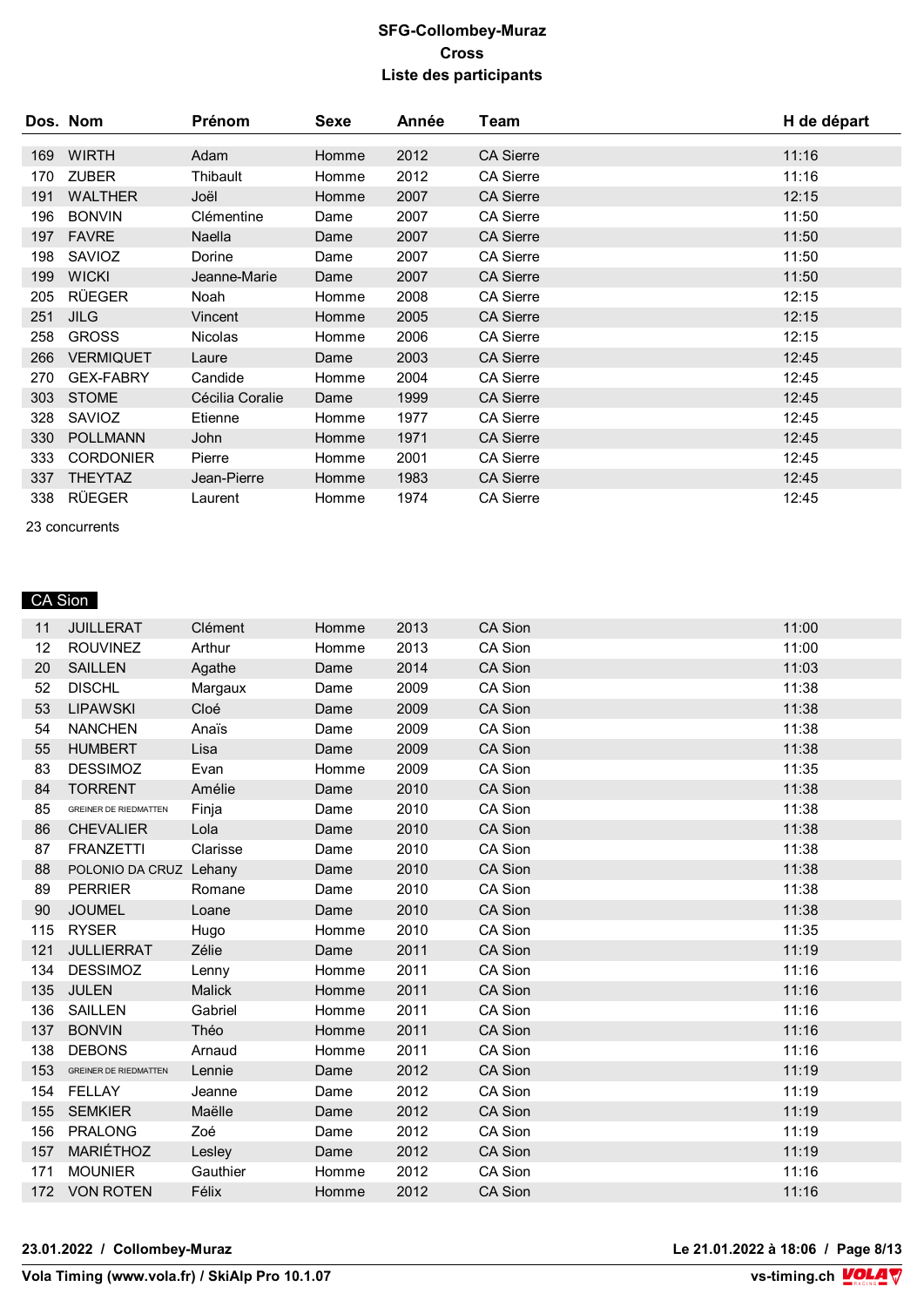|     | Dos. Nom       | <b>Prénom</b> | Sexe  | Année | Team    | H de départ |
|-----|----------------|---------------|-------|-------|---------|-------------|
|     |                |               |       |       |         |             |
| 173 | <b>HUMBERT</b> | Valentin      | Homme | 2012  | CA Sion | 11:16       |
| 200 | <b>JORDAN</b>  | Charlotte     | Dame  | 2007  | CA Sion | 11:50       |
| 201 | <b>JOUMEL</b>  | Maud          | Dame  | 2007  | CA Sion | 11:50       |
| 206 | FRANZETTI      | Simon         | Homme | 2008  | CA Sion | 12:15       |
| 259 | <b>TORRENT</b> | Quentin       | Homme | 2006  | CA Sion | 12:15       |
| 267 | SHAFAI         | Rohid         | Homme | 2003  | CA Sion | 12:45       |

35 concurrents

# CA Vouvry

| 39  | <b>BOTTINI</b> | Théo    | Homme | 2014 | <b>CA Vouvry</b> | 11:00 |
|-----|----------------|---------|-------|------|------------------|-------|
| 40  | <b>TOGNI</b>   | Martin  | Homme | 2014 | <b>CA Vouvry</b> | 11:00 |
| 183 | <b>TOGNI</b>   | Tristan | Homme | 2012 | <b>CA Vouvry</b> | 11:16 |
| 184 | POT            | Noam    | Homme | 2012 | <b>CA Vouvry</b> | 11:16 |
| 185 | SIEGRIST       | Alec    | Homme | 2012 | <b>CA Vouvry</b> | 11:16 |
| 208 | CHATAGNY       | -uca    | Homme | 2008 | <b>CA Vouvry</b> | 12:15 |

6 concurrents

### CA Vétroz

| 4   | ABBET             | Camille   | Dame  | 2013 | CA Vétroz        | 11:03 |
|-----|-------------------|-----------|-------|------|------------------|-------|
| 13  | <b>LATHION</b>    | Quentin   | Homme | 2013 | CA Vétroz        | 11:00 |
| 28  | <b>NORMAND</b>    | Fabien    | Homme | 2014 | CA Vétroz        | 11:00 |
| 29  | <b>SARTORELLI</b> | Léo       | Homme | 2014 | CA Vétroz        | 11:00 |
| 56  | <b>GESSLER</b>    | Erine     | Dame  | 2009 | CA Vétroz        | 11:38 |
| 57  | LUYET             | Chloé     | Dame  | 2009 | CA Vétroz        | 11:38 |
| 58  | <b>MÖNCKEBERG</b> | Stella    | Dame  | 2009 | <b>CA Vétroz</b> | 11:38 |
| 59  | <b>REYNARD</b>    | Céline    | Dame  | 2009 | CA Vétroz        | 11:38 |
| 91  | <b>BISELX</b>     | Léane     | Dame  | 2010 | CA Vétroz        | 11:38 |
| 92  | <b>GAILLARD</b>   | Alicia    | Dame  | 2010 | CA Vétroz        | 11:38 |
| 93  | <b>LATHION</b>    | Chloé     | Dame  | 2010 | CA Vétroz        | 11:38 |
| 94  | <b>REYNARD</b>    | Joanne    | Dame  | 2010 | CA Vétroz        | 11:38 |
| 95  | <b>VERLEYE</b>    | Alice     | Dame  | 2010 | <b>CA Vétroz</b> | 11:38 |
| 112 | <b>MINNIG</b>     | Nolan     | Homme | 2010 | CA Vétroz        | 11:35 |
|     | 113 CARRILLO      | Isaac     | Homme | 2010 | CA Vétroz        | 11:35 |
|     | 114 AKKUS         | Hayden    | Homme | 2010 | CA Vétroz        | 11:35 |
|     | 122 LUYET         | Marie     | Dame  | 2011 | CA Vétroz        | 11:19 |
|     | 139 DUC           | Samuel    | Homme | 2011 | CA Vétroz        | 11:16 |
|     | 140 GASSER        | Yan       | Homme | 2011 | <b>CA Vétroz</b> | 11:16 |
|     | 141 VOUILLAMOZ    | Timéo     | Homme | 2011 | CA Vétroz        | 11:16 |
|     | 158 GESSLER       | Tifenn    | Dame  | 2012 | CA Vétroz        | 11:19 |
| 159 | <b>JACQUIER</b>   | Kezia     | Dame  | 2012 | CA Vétroz        | 11:19 |
|     | 174 ROSA          | Mathias   | Homme | 2012 | CA Vétroz        | 11:16 |
| 175 | VOUILLAMOZ        | Alexandre | Homme | 2012 | CA Vétroz        | 11:16 |
|     | 192 CAVALERA      | Thibault  | Homme | 2007 | CA Vétroz        | 12:15 |
|     | 207 CARRUPT       | Nathan    | Homme | 2008 | CA Vétroz        | 12:15 |
|     | 212 BACHMANN      | Julie     | Dame  | 2008 | CA Vétroz        | 11:50 |
|     | 213 FOURNIER      | Laura     | Dame  | 2008 | CA Vétroz        | 11:50 |

28 concurrents

**23.01.2022 / Collombey-Muraz Le 21.01.2022 à 18:06 / Page 9/13**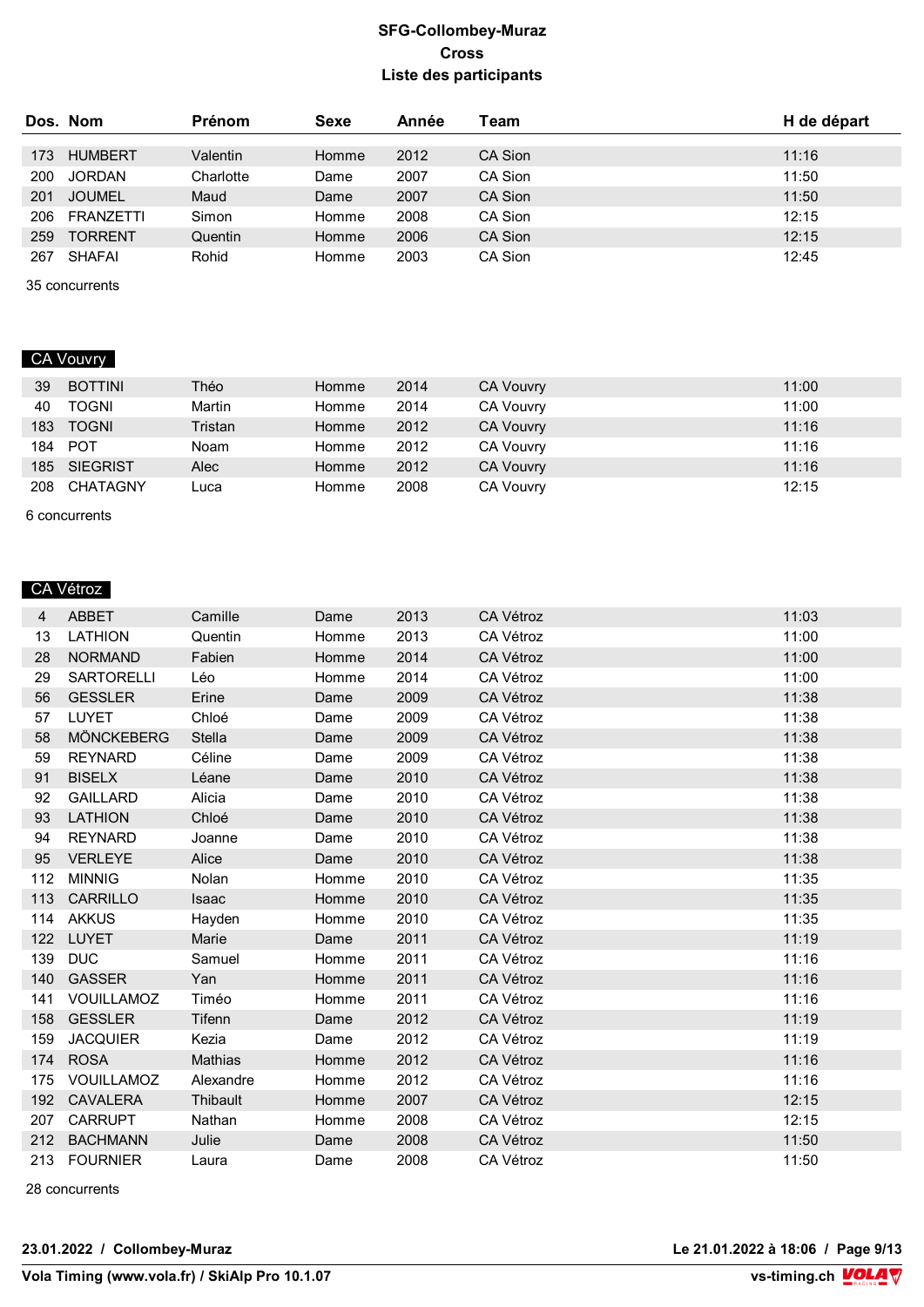|     | Dos. Nom             | Prénom        | Sexe  | Année | Team                 | H de départ |
|-----|----------------------|---------------|-------|-------|----------------------|-------------|
|     | <b>CABV Martigny</b> |               |       |       |                      |             |
| 5   | <b>BRUCHEZ</b>       | Clémence      | Dame  | 2013  | <b>CABV Martigny</b> | 11:03       |
| 21  | KONÉ                 | Ayssa         | Dame  | 2014  | <b>CABV Martigny</b> | 11:03       |
| 22  | <b>CRITTIN</b>       | Leila         | Dame  | 2014  | <b>CABV Martigny</b> | 11:03       |
| 23  | <b>DELAMOCLAZ</b>    | Zoé           | Dame  | 2014  | <b>CABV Martigny</b> | 11:03       |
| 30  | <b>VENKER</b>        | Kilian        | Homme | 2014  | <b>CABV Martigny</b> | 11:00       |
| 60  | <b>BOURGEOIS</b>     | Alice         | Dame  | 2009  | <b>CABV Martigny</b> | 11:38       |
| 61  | <b>BOURGEOIS</b>     | Laly          | Dame  | 2009  | <b>CABV Martigny</b> | 11:38       |
| 62  | <b>CAJEUX</b>        | Estelle       | Dame  | 2009  | <b>CABV Martigny</b> | 11:38       |
| 63  | <b>COPT</b>          | Zélie         | Dame  | 2009  | <b>CABV Martigny</b> | 11:38       |
| 64  | <b>FILIPPIN</b>      | Emma          | Dame  | 2009  | <b>CABV Martigny</b> | 11:38       |
| 65  | <b>RAMUZ</b>         | Claire        | Dame  | 2009  | <b>CABV Martigny</b> | 11:38       |
| 79  | <b>VENKER</b>        | Nathan        | Homme | 2009  | <b>CABV Martigny</b> | 11:35       |
| 80  | SOLAZZI              | Alessio       | Homme | 2009  | <b>CABV Martigny</b> | 11:35       |
| 81  | <b>PERRAUDIN</b>     | Kylian        | Homme | 2009  | <b>CABV Martigny</b> | 11:35       |
| 82  | <b>COPT</b>          | Dany          | Homme | 2009  | <b>CABV Martigny</b> | 11:35       |
| 96  | <b>HELDNER</b>       | Mia           | Dame  | 2010  | <b>CABV Martigny</b> | 11:38       |
| 97  | <b>LEBOEUF</b>       | Lea           | Dame  | 2010  | <b>CABV Martigny</b> | 11:38       |
| 98  | <b>CORTHAY</b>       | Pauline       | Dame  | 2010  | <b>CABV Martigny</b> | 11:38       |
| 111 | <b>SAILLEN</b>       | Timéo         | Homme | 2010  | <b>CABV Martigny</b> | 11:35       |
| 123 | <b>DJITIK</b>        | Naomie        | Dame  | 2011  | <b>CABV Martigny</b> | 11:19       |
| 124 | <b>VENKER</b>        | Emmeline      | Dame  | 2011  | <b>CABV Martigny</b> | 11:19       |
| 142 | <b>DJITIK</b>        | Matthéo       | Homme | 2011  | <b>CABV Martigny</b> | 11:16       |
| 143 | <b>FANTI</b>         | Romeo         | Homme | 2011  | <b>CABV Martigny</b> | 11:16       |
| 160 | <b>BOURGEOIS</b>     | Justine       | Dame  | 2012  | <b>CABV Martigny</b> | 11:19       |
| 161 | KONÉ                 | Lena          | Dame  | 2012  | <b>CABV Martigny</b> | 11:19       |
| 176 | <b>CRITTIN</b>       | Dany          | Homme | 2012  | <b>CABV Martigny</b> | 11:16       |
| 177 | <b>HELDNER</b>       | Louis         | Homme | 2012  | <b>CABV Martigny</b> | 11:16       |
| 178 | <b>LEBOEUF</b>       | Emil          | Homme | 2012  | <b>CABV Martigny</b> | 11:16       |
| 193 | <b>RAMUZ</b>         | Clément       | Homme | 2007  |                      | 12:15       |
| 194 | <b>ROUILLER</b>      | Louis         | Homme | 2007  | <b>CABV Martigny</b> | 12:15       |
| 214 |                      |               |       | 2008  | <b>CABV Martigny</b> |             |
|     | <b>FANTI</b>         | Laly          | Dame  |       | <b>CABV Martigny</b> | 11:50       |
| 215 | <b>GUILLOU</b>       | Yuna          | Dame  | 2008  | <b>CABV Martigny</b> | 11:50       |
| 216 | <b>PIERROZ</b>       | Lily          | Dame  | 2008  | <b>CABV Martigny</b> | 11:50       |
| 217 | <b>SAILLEN</b>       | Amélie        | Dame  | 2008  | <b>CABV Martigny</b> | 11:50       |
| 254 | COCCIA               | Amélie        | Dame  | 2005  | <b>CABV Martigny</b> | 11:50       |
| 255 | <b>FANTI</b>         | Luna          | Dame  | 2005  | <b>CABV Martigny</b> | 11:50       |
| 256 | <b>RAMUZ</b>         | Chloé         | Dame  | 2005  | <b>CABV Martigny</b> | 11:50       |
| 260 | SAILLEN              | Julie         | Dame  | 2006  | <b>CABV Martigny</b> | 11:50       |
| 304 | <b>LEBOEUF</b>       | <b>Theres</b> | Dame  | 1985  | <b>CABV Martigny</b> | 12:45       |
| 326 | KONÉ                 | Tali          | Homme | 1988  | <b>CABV Martigny</b> | 13:15       |
| 331 | <b>RAMUZ</b>         | Pierre-André  | Homme | 1978  | <b>CABV Martigny</b> | 13:15       |
| 332 | MÉTRAILLER           | Luc           | Homme | 1993  | <b>CABV Martigny</b> | 13:15       |
| 335 | <b>LEBOEUF</b>       | François      | Homme | 1985  | <b>CABV Martigny</b> | 13:15       |
| 336 | <b>GABIOUD</b>       | Rémy          | Homme | 1998  | <b>CABV Martigny</b> | 13:15       |

44 concurrents

|    | <b>ES Avent-Anzère</b> |       |       |      |                 |       |  |  |  |
|----|------------------------|-------|-------|------|-----------------|-------|--|--|--|
| 77 | <b>TERRETTAZ</b>       | Noé   | Homme | 2009 | ES Avent-Anzère | 11:35 |  |  |  |
| 78 | VALENTE                | Nolan | Homme | 2009 | ES Avent-Anzère | 11:35 |  |  |  |

#### **23.01.2022 / Collombey-Muraz Le 21.01.2022 à 18:06 / Page 10/13**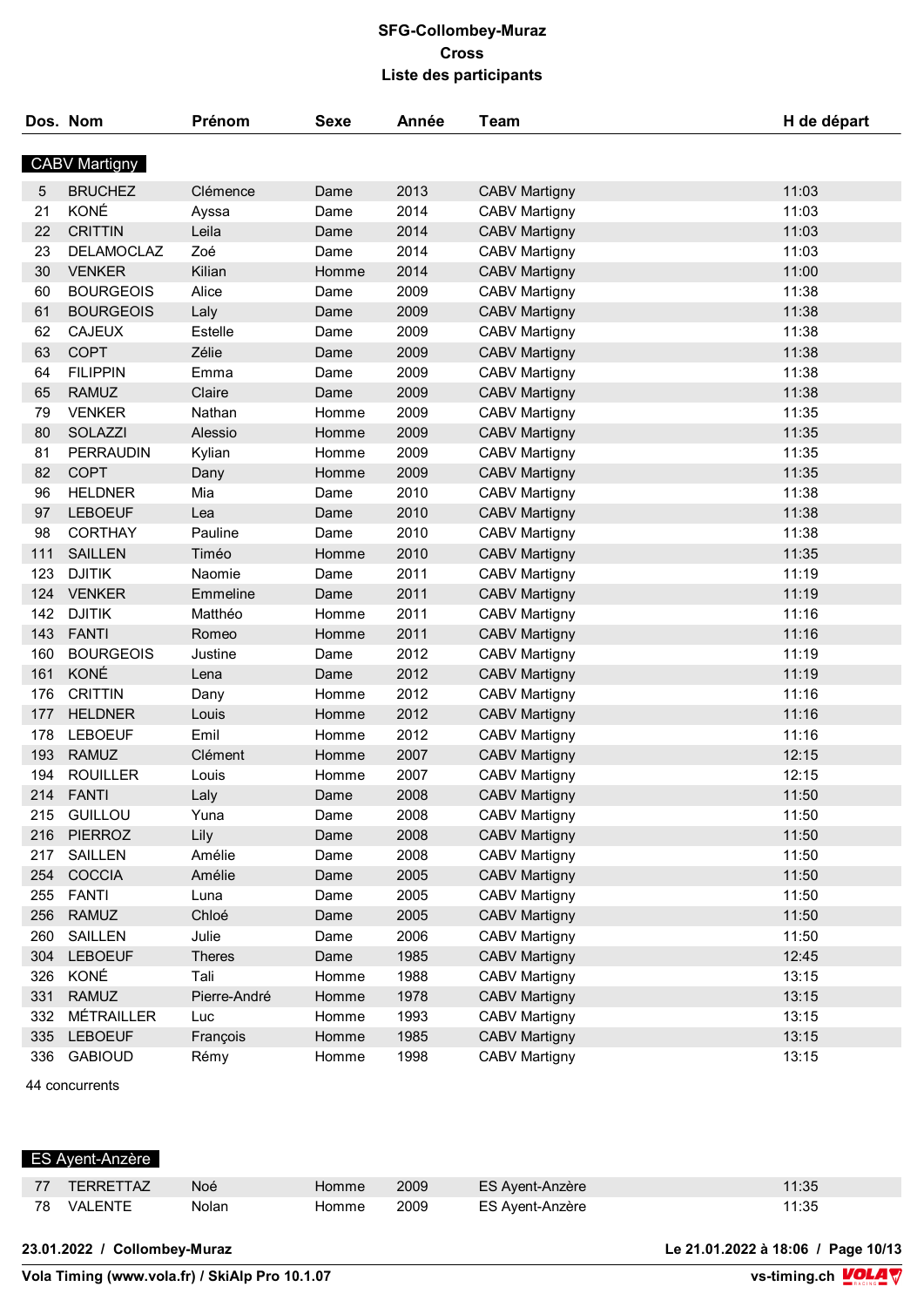|     | Dos. Nom        | <b>Prénom</b> | Sexe  | Année | Team            | H de départ |
|-----|-----------------|---------------|-------|-------|-----------------|-------------|
| 99  | <b>BRIGUET</b>  | Laora         | Dame  | 2010  | ES Ayent-Anzère | 11:38       |
| 100 | <b>MAYTAIN</b>  | Maïlys        | Dame  | 2010  | ES Ayent-Anzère | 11:38       |
| 144 | <b>VAI FNTF</b> | Yanis         | Homme | 2011  | ES Ayent-Anzère | 11:16       |
| 145 | BUENSOZ         | Aloys         | Homme | 2011  | ES Ayent-Anzère | 11:16       |
| 179 | ZANINI          | Fabiano       | Homme | 2012  | ES Ayent-Anzère | 11:16       |
|     |                 |               |       |       |                 |             |

7 concurrents

# LTT Oberwallis

| 75               | <b>PISTORIUS</b> | <b>Flynn</b> | Homme | 2009 | <b>LTT Oberwallis</b> | 11:35 |
|------------------|------------------|--------------|-------|------|-----------------------|-------|
| 76               | SARBACH          | Gianluca     | Homme | 2009 | LTT Oberwallis        | 11:35 |
| 110              | <b>TENISCH</b>   | Gian         | Homme | 2010 | LTT Oberwallis        | 11:35 |
| 125              | MODAFFARI        | Greta        | Dame  | 2011 | LTT Oberwallis        | 11:19 |
| 162 <sup>°</sup> | <b>PISTORIUS</b> | Ashley Megan | Dame  | 2012 | <b>LTT Oberwallis</b> | 11:19 |

5 concurrents

# SFG Collombey-Muraz

| 14  | <b>ROUX</b>         | Andréas     | Homme | 2013 | <b>SFG Collombey-Muraz</b> | 11:00 |
|-----|---------------------|-------------|-------|------|----------------------------|-------|
| 24  | <b>DUBOSSON</b>     | Melia       | Dame  | 2014 | <b>SFG Collombey-Muraz</b> | 11:03 |
| 25  | <b>GRANGER</b>      | Emelyne     | Dame  | 2014 | <b>SFG Collombey-Muraz</b> | 11:03 |
| 32  | <b>CRETEGNY</b>     | Laël        | Homme | 2014 | <b>SFG Collombey-Muraz</b> | 11:00 |
| 33  | <b>PFAMMATTER</b>   | Noé         | Homme | 2014 | <b>SFG Collombey-Muraz</b> | 11:00 |
| 34  | <b>PFAMMATTER</b>   | Loris       | Homme | 2014 | <b>SFG Collombey-Muraz</b> | 11:00 |
| 35  | <b>CHERVAZ</b>      | Natan       | Homme | 2014 | <b>SFG Collombey-Muraz</b> | 11:00 |
| 44  | <b>ROSSIER</b>      | <b>Nina</b> | Dame  | 2015 | <b>SFG Collombey-Muraz</b> | 11:03 |
| 47  | <b>AUBRAYS</b>      | Maxime      | Homme | 2015 | <b>SFG Collombey-Muraz</b> | 11:00 |
| 48  | RAMOS PEREIRA Devon |             | Homme | 2015 | <b>SFG Collombey-Muraz</b> | 11:00 |
| 49  | <b>CHERVAZ</b>      | Timéo       | Homme | 2015 | <b>SFG Collombey-Muraz</b> | 11:00 |
| 50  | <b>PARVEX</b>       | Kélian      | Homme | 2015 | <b>SFG Collombey-Muraz</b> | 11:00 |
| 66  | <b>SCHERS</b>       | Romane      | Dame  | 2009 | <b>SFG Collombey-Muraz</b> | 11:38 |
| 67  | <b>BAUER</b>        | Cyane       | Dame  | 2009 | <b>SFG Collombey-Muraz</b> | 11:38 |
| 73  | <b>BARMANN</b>      | Simon       | Homme | 2009 | <b>SFG Collombey-Muraz</b> | 11:35 |
| 74  | COQUOZ              | Terry       | Homme | 2009 | <b>SFG Collombey-Muraz</b> | 11:35 |
| 101 | <b>NAVARRO</b>      | Iria        | Dame  | 2010 | <b>SFG Collombey-Muraz</b> | 11:38 |
| 102 | <b>CARRUPT</b>      | Elisa       | Dame  | 2010 | <b>SFG Collombey-Muraz</b> | 11:38 |
| 103 | <b>MICHELLOD</b>    | Cloé        | Dame  | 2010 | <b>SFG Collombey-Muraz</b> | 11:38 |
| 104 | <b>MONNARD</b>      | Gwendoline  | Dame  | 2010 | <b>SFG Collombey-Muraz</b> | 11:38 |
| 108 | PEREIRA RIBEIRO     | Tiago       | Homme | 2010 | <b>SFG Collombey-Muraz</b> | 11:35 |
| 109 | <b>BORTER</b>       | Noé         | Homme | 2010 | <b>SFG Collombey-Muraz</b> | 11:35 |
| 126 | <b>GREGORIO</b>     | Sara        | Dame  | 2011 | <b>SFG Collombey-Muraz</b> | 11:19 |
| 127 | <b>BRUNNER</b>      | Manon       | Dame  | 2011 | SFG Collombey-Muraz        | 11:19 |
| 128 | <b>PARVEX</b>       | Charlye     | Dame  | 2011 | <b>SFG Collombey-Muraz</b> | 11:19 |
| 129 | <b>HASANOIVIC</b>   | Nayla       | Dame  | 2011 | SFG Collombey-Muraz        | 11:19 |
| 146 | DAVID-ROGEAT        | Timéo       | Homme | 2011 | <b>SFG Collombey-Muraz</b> | 11:16 |
| 147 | <b>BADER</b>        | Jules       | Homme | 2011 | <b>SFG Collombey-Muraz</b> | 11:16 |
| 148 | <b>CHABLAIS</b>     | Noa         | Homme | 2011 | <b>SFG Collombey-Muraz</b> | 11:16 |
| 163 | <b>DUBOSSON</b>     | Livia       | Dame  | 2012 | <b>SFG Collombey-Muraz</b> | 11:19 |
| 164 | <b>SUDAN</b>        | Elise       | Dame  | 2012 | <b>SFG Collombey-Muraz</b> | 11:19 |
| 165 | <b>PARVEX</b>       | Léane       | Dame  | 2012 | <b>SFG Collombey-Muraz</b> | 11:19 |

**23.01.2022 / Collombey-Muraz Le 21.01.2022 à 18:06 / Page 11/13**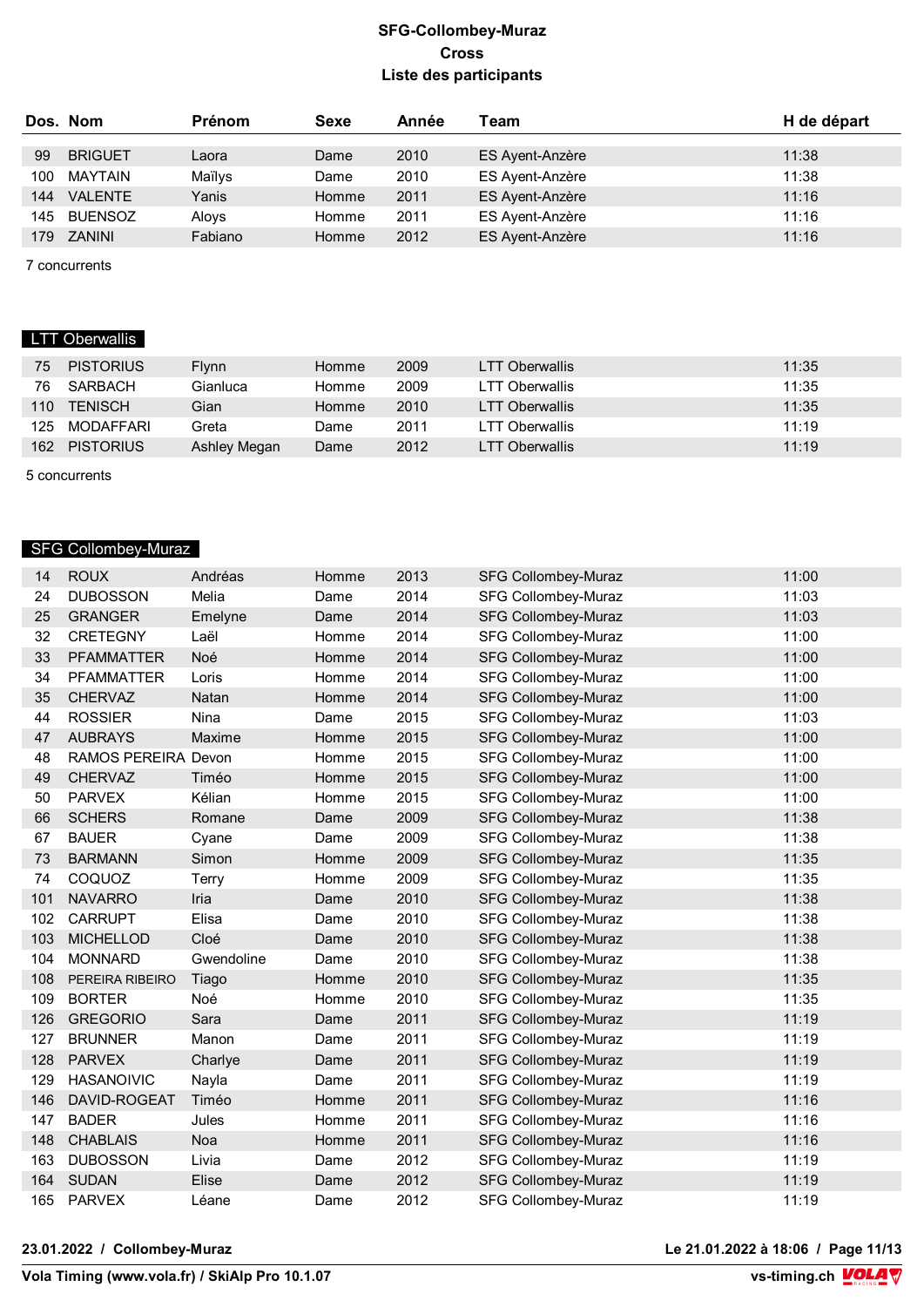|     | Dos. Nom         | <b>Prénom</b> | Sexe  | Année | Team                       | H de départ |
|-----|------------------|---------------|-------|-------|----------------------------|-------------|
|     |                  |               |       |       |                            |             |
| 166 | <b>LEONE</b>     | Valentina     | Dame  | 2012  | <b>SFG Collombey-Muraz</b> | 11:19       |
| 180 | <b>PARVEX</b>    | Jesse         | Homme | 2012  | <b>SFG Collombey-Muraz</b> | 11:16       |
| 181 | <b>DELACROIX</b> | Arnaud        | Homme | 2012  | <b>SFG Collombey-Muraz</b> | 11:16       |
| 209 | LANTHEMANN       | Thibault      | Homme | 2008  | <b>SFG Collombey-Muraz</b> | 12:15       |
| 218 | <b>AVANTHAY</b>  | Mélyne        | Dame  | 2008  | <b>SFG Collombey-Muraz</b> | 11:50       |
| 252 | VANNAY           | Raphaël       | Homme | 2005  | <b>SFG Collombey-Muraz</b> | 12:15       |
| 257 | <b>LENZER</b>    | Janice        | Dame  | 2005  | <b>SFG Collombey-Muraz</b> | 11:50       |

39 concurrents

### SG-St-Maurice

| 6   | <b>DUCEAU</b>    | Jade     | Dame  | 2013 | <b>SG-St-Maurice</b> | 11:03 |
|-----|------------------|----------|-------|------|----------------------|-------|
| 7   | <b>JANKOVIC</b>  | Mila     | Dame  | 2013 | SG-St-Maurice        | 11:03 |
| 8   | <b>BONATO</b>    | Cléa     | Dame  | 2013 | SG-St-Maurice        | 11:03 |
| 15  | <b>VEYRAND</b>   | Adrien   | Homme | 2013 | SG-St-Maurice        | 11:00 |
| 45  | <b>FELLAY</b>    | Bérénice | Dame  | 2015 | SG-St-Maurice        | 11:03 |
| 46  | <b>GOSPARINI</b> | Norah    | Dame  | 2015 | SG-St-Maurice        | 11:03 |
| 68  | <b>FELLAY</b>    | Camille  | Dame  | 2009 | <b>SG-St-Maurice</b> | 11:38 |
| 69  | <b>BADOUD</b>    | Keren    | Dame  | 2009 | SG-St-Maurice        | 11:38 |
| 71  | <b>GENET</b>     | David    | Homme | 2009 | <b>SG-St-Maurice</b> | 11:35 |
| 72  | <b>VEYRAND</b>   | Naël     | Homme | 2009 | SG-St-Maurice        | 11:35 |
| 106 | <b>FELLAY</b>    | Maxence  | Homme | 2010 | <b>SG-St-Maurice</b> | 11:35 |
| 107 | <b>SCHNEIDER</b> | Alexis   | Homme | 2010 | <b>SG-St-Maurice</b> | 11:35 |
| 130 | <b>CHAMBOVAY</b> | Margot   | Dame  | 2011 | <b>SG-St-Maurice</b> | 11:19 |
| 131 | VUILLOUD         | Alyssa   | Dame  | 2011 | SG-St-Maurice        | 11:19 |
| 132 | <b>REVAZ</b>     | Emma     | Dame  | 2011 | <b>SG-St-Maurice</b> | 11:19 |
| 149 | <b>DUAY</b>      | Valentin | Homme | 2011 | <b>SG-St-Maurice</b> | 11:16 |
| 150 | VEYRAND          | Diego    | Homme | 2011 | <b>SG-St-Maurice</b> | 11:16 |
| 167 | <b>RAYMOND</b>   | Clotide  | Dame  | 2012 | <b>SG-St-Maurice</b> | 11:19 |
| 168 | <b>FELLAY</b>    | Camille  | Dame  | 2012 | SG-St-Maurice        | 11:19 |
|     | 182 ALLET        | Joachim  | Homme | 2012 | <b>SG-St-Maurice</b> | 11:16 |
| 202 | <b>STUDACH</b>   | Sarah    | Dame  | 2007 | <b>SG-St-Maurice</b> | 11:50 |
| 203 | MARIÉTHOZ        | Noriah   | Dame  | 2007 | <b>SG-St-Maurice</b> | 11:50 |
| 210 | <b>REUSE</b>     | Jules    | Homme | 2008 | SG-St-Maurice        | 12:15 |
| 219 | <b>ALLET</b>     | Mathilde | Dame  | 2008 | SG-St-Maurice        | 11:50 |
| 253 | MARIÉTHOZ        | Shayne   | Homme | 2005 | SG-St-Maurice        | 12:15 |
| 261 | <b>PIGNAT</b>    | Clara    | Dame  | 2006 | <b>SG-St-Maurice</b> | 11:50 |
| 302 | <b>BERRUT</b>    | Marjorie | Dame  | 2001 | SG-St-Maurice        | 12:45 |
| 307 | <b>BERRUT</b>    | Fanny    | Dame  | 1975 | SG-St-Maurice        | 12:45 |
| 310 | <b>NICOULAZ</b>  | Meryl    | Dame  | 1986 | <b>SG-St-Maurice</b> | 12:45 |
| 313 | <b>VARONE</b>    | Katleen  | Dame  | 2001 | SG-St-Maurice        | 12:45 |
| 321 | <b>GOSPARINI</b> | Danaël   | Homme | 1985 | <b>SG-St-Maurice</b> | 13:15 |
| 327 | <b>FELLAY</b>    | Frédéric | Homme | 1981 | <b>SG-St-Maurice</b> | 13:15 |
|     |                  |          |       |      |                      |       |

32 concurrents

# Sfg Conthey

| <b>PREKOROGJA</b> | Eliot | Homme | 2013 | <b>Sfa Conthey</b> | 11:00 |
|-------------------|-------|-------|------|--------------------|-------|
| 117 RAPILLARD     | Julie | Dame  | 2010 | <b>Sfa Conthey</b> | 11:38 |
| 186 RAPILLARD     | Sarah | Dame  | 2012 | Sfa Conthey        | 11:19 |

**23.01.2022 / Collombey-Muraz Le 21.01.2022 à 18:06 / Page 12/13**